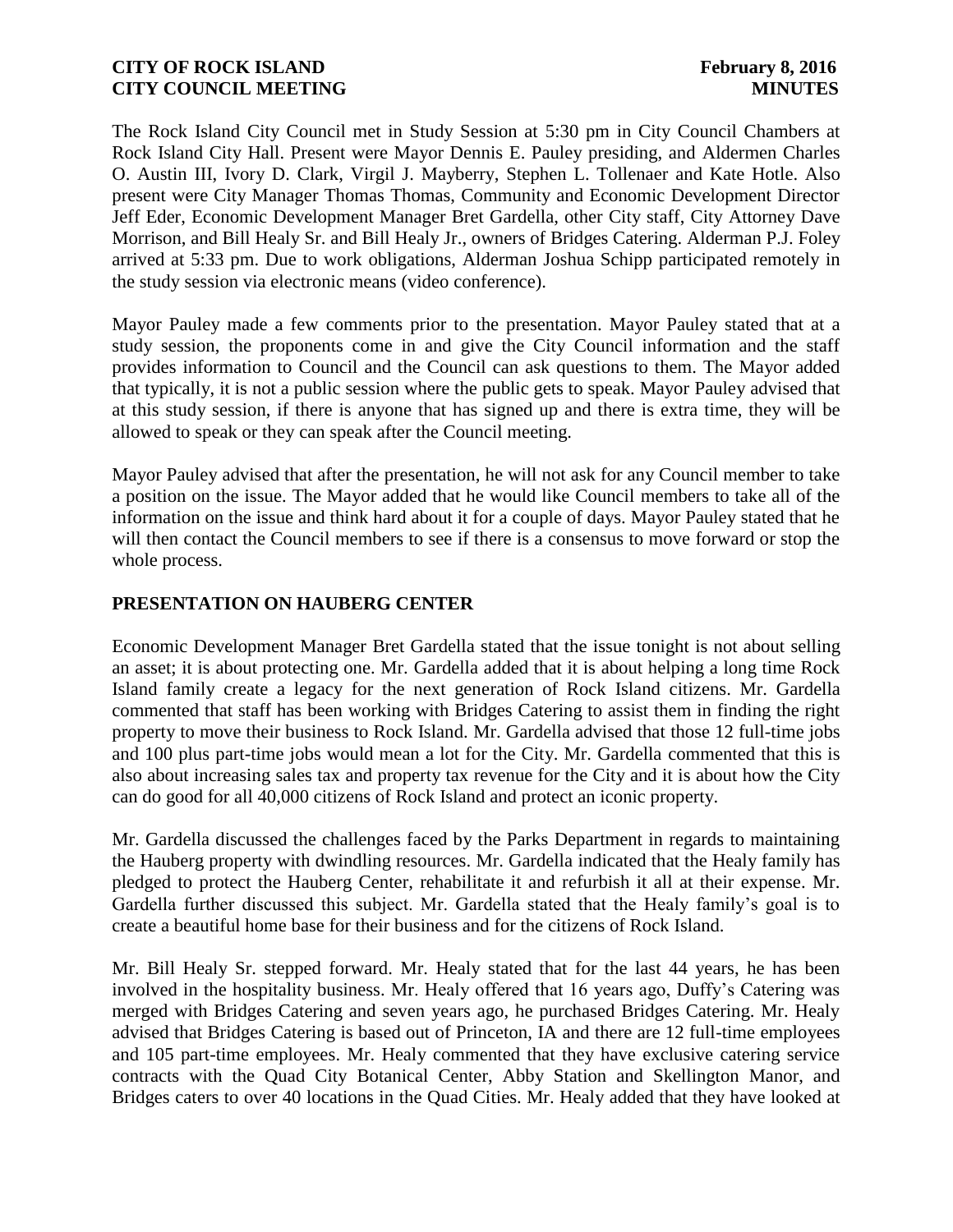23 locations in the City of Rock Island and three land based locations. Mr. Healy stated that they are very interested in placing a bid with the City for the Hauberg Center. Mr. Healy commented that he hopes Council will see what Bridges Catering is proposing will be good for Rock Island. Mr. Healy added that the intension is to bring Hauberg back to what it was in the past.

Mr. Bill Healy Jr. stepped forward. Mr. Healy advised that in looking at the 23 properties, several requirements were identified for the properties. The requirements that Mr. Healy discussed included; at least 3000 square feet for a functioning kitchen; a minimum of four offices; a banquet facility that will seat no more than 100 people; and the square footage has to be over 6,500 square feet.

Mr. Healy stated that one of the misconceptions about the Hauberg Center is that it was left in perpetuity. Mr. Healy added that it was not and it was not left with a trust. Mr. Healy read portions of the title transfer from 1956. Mr. Healy advised that the transfer shows that John Hauberg laid out a plan in case it ever met hard times. Mr. Healy indicated that in 2013, there were 290 bookings at the Hauberg Center, in 2014, it went down to 277 and in 2015, there were 226 bookings, which was a decline of 22%.

Mr. Healy discussed the Hauberg Center's financials as it related to revenues and expenses. Mr. Healy advised that total revenue averaged for the three year period between 2013 and 2015 was \$18,601.00. Mr. Healy added that total expenses averaged for the three year period between 2013 and 2015 were \$57,245.00. Mr. Healy noted that the expenses do not include a full-time manager. In addition, it was noted that the City also spent \$136,000.00 to repair windows, plumbing, the boiler and to upgrade the elevator. Mr. Healy advised that the total income from 2013 to 2015 was \$55,803.00 and total expenses were \$171,734.00 along with the total project expenses, which were \$136,000.00. Mr. Healy commented that this is a three year net loss of \$251,931.00.

Next, Mr. Healy discussed the five year Capital Improvement Plan (CIP) that was submitted to the City by the Parks and Recreation Department. Various projects discussed included; rebuilding back gardens and waterfalls; roof replacement; repainting outside of building; upgrading first floor kitchen; replacing exterior sidewalks; replacing carpet; electrical re-wiring; elevator upkeep and repair; kitchen/plumbing repair; and custom woodwork on main staircase. Mr. Healy noted that the total Hauberg Center CIP projected expenditures are \$796,500.00. Mr. Healy then discussed the Carriage House CIP. The projects that Mr. Healy discussed included; window repair/replacement; plumbing; exterior paint; electrical re-wiring; third floor rehab; tuck pointing; and sliding doors and tracks. Mr. Healy commented that the total Carriage House expenditures are \$141,000.00. It was noted that the total CIP costs for the Hauberg Center and the Carriage House are \$937,500.00. Mr. Healy also discussed the five year outlook with all Capital Improvement Plan projects and without anything being done to the facilities.

After more discussion on the financials, Mr. Healy stated that Bridges Catering is an Iowa based business, which is destination based. Mr. Healy added that wherever they go and cater is the City they pay their sales tax in. Mr. Healy added that if they move to Illinois, it would be an origin based business. Mr. Healy stated that whatever City in Illinois they move to is the City that would get all of the income for the sales tax. Mr. Healy commented that over the last five years,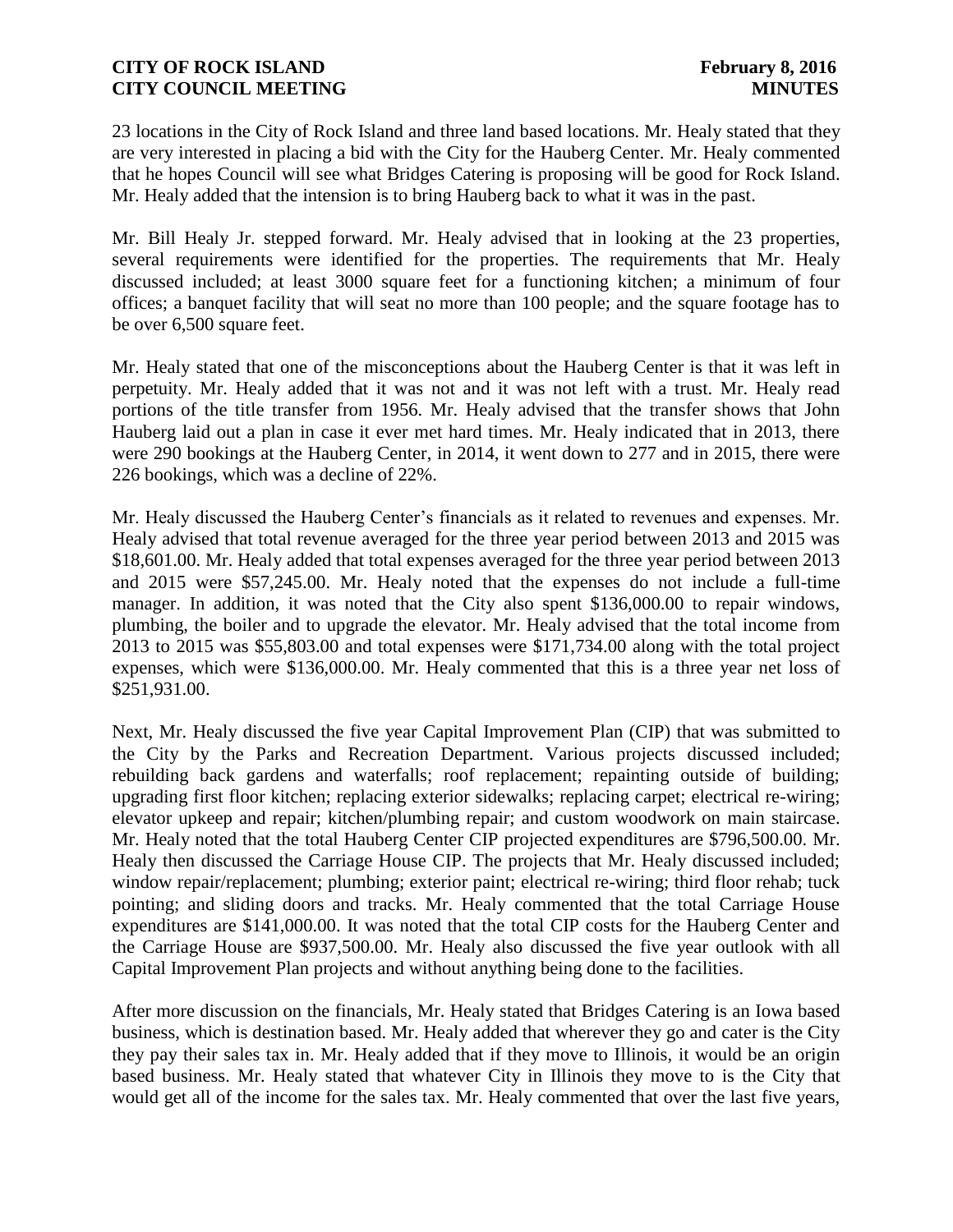they have paid the City of Rock Island \$235,363.00 in sales tax. Mr. Healy advised that they have anticipated sales tax revenues of \$550,000.00 over the next five years with \$300,000.00 being new revenue generated to the City of Rock Island.

Mr. Healy discussed several scenarios for the next five years as it related to losses and gains in regards to the financial component. The scenarios discussed included; the City chooses to do all of the CIP projects over the next five years; the City chooses not to do CIP projects for the next five years; all of the CIP projects are done, but Bridges moves to another City in Illinois; the City chooses not to budget for CIP projects; and Bridges moves to the Hauberg Center. Mr. Healy further discussed these scenarios.

Next, Mr. Healy discussed some of the issues in regards to people being opposed to the project. Mr. Healy stated that in regards to landmarking the property, their lending institution will not finance the project, it devalues the property by 50% and Bridges Catering would have a quasi boss for the property. Mr. Healy stated that his main concern is that those lobbying against Bridges would have a say on the certificate of appropriateness about anything that Bridges Catering would want to do to the property. Mr. Healy also discussed the issue of leasing, stating that their financial institution will not finance the project. Mr. Healy advised that they would be investing a large amount of capital on something that they do not own. Mr. Healy further discussed this item. Mr. Healy pointed out that the Hauberg Center would be available to the public Monday through Friday and on most Saturdays and some Sundays. Mr. Healy noted that the parking lot will always be available to the public as well as the garden and grounds. It was noted that the parks will remain City property.

Mr. Healy advised that nothing will be done to change the structure of the Hauberg Center. Mr. Healy stated that they would need to re-carpet, repaint, fix some wiring issues, make the bathrooms more ADA compliant, and there would be minimal kitchen upgrades. Mr. Healy then discussed the changes to the Carriage House. The changes Mr. Healy discussed included; turning it into a fully functioning commercial kitchen; making repairs needed on the CIP list; and keeping it maintained on the outside. After more discussion on the changes, Mr. Healy stated that they want to make the next chapter of the Hauberg Center a success story for their family, their working family, the City and mostly for the citizens of Rock Island.

Council discussed Mr. Healy's presentation.

Diane Oestreich stepped forward and stated that she wished to speak after the Council meeting.

Rod Jennings spoke in favor of the Healy's/Bridges Catering purchasing the Hauberg Center. Mr. Jennings stated that this will bring back a viable center, taxes, jobs and intended long-term usage to the City.

Jerry Lack stated that the Healy's run an outstanding business and the Hauberg Center is a wonderful center and great facility that needs to be maintained. Mr. Lack stated that if the proposal moves forward, the Healy's have committed to using a high quality general contractor and skilled craftsmen to do the renovation projects. Mr. Lack added that this will be high quality work performed on the property. Mr. Lack commented that the Healy's have a plan to maintain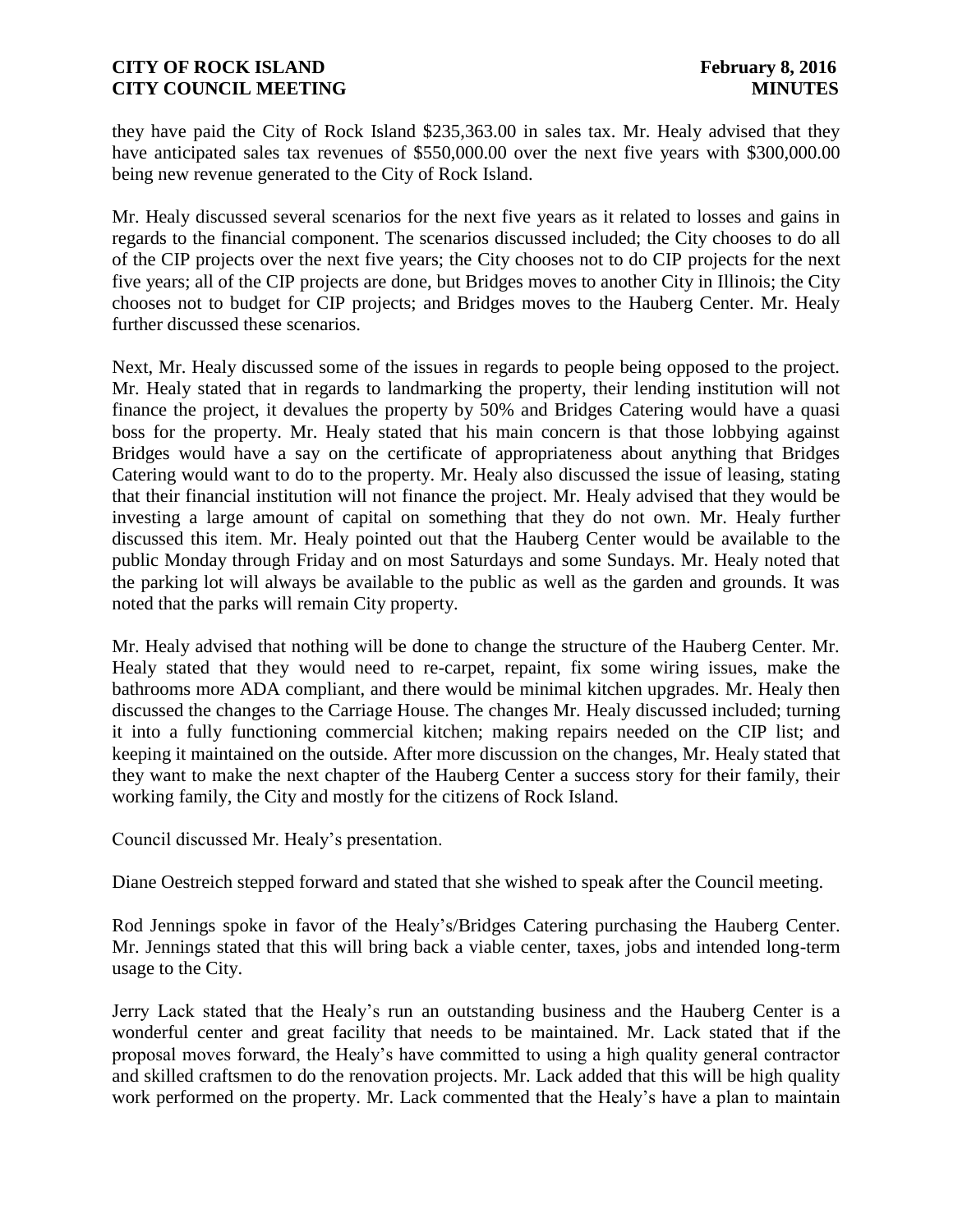the property and put it back up to its proper prestigious state. Mr. Lack further discussed this item.

Ryan Fick stated that he is with Mel Foster Commercial. Mr. Fick advised that he has been working with Bridges Catering since 2013. Mr. Fick commented that in 2014, they started looking at properties. Mr. Fick stated that the Healy family has said continuously that they want to be in the City of Rock Island. Mr. Fick discussed other potential properties that were looked at for Bridges Catering. Mr. Fick advised that the Healy family is committed to Rock Island and we have gone through just about every viable property option in regards to their criteria and for what they want to accomplish. Mr. Fick further discussed this item.

Tim Shea stated that he has lived in the Quad Cities for three years and owns Locals Love Us. Mr. Shea stated that his company finds local people to go to their website and vote for their favorite businesses and then his company tells everybody who they are. Mr. Shea indicated that he has met with over 500 businesses over the last three years and Bridges Catering is one of them. Mr. Shea added that local people say that Bridges Catering does a good job. Mr. Shea stated that he did not know about Hauberg, and it sounds like more people need to know about it. Mr. Shea commented that he hopes Bridges Catering can bring the Hauberg Center back to what it once was.

Vince Thomas of 1000  $21<sup>st</sup>$  Street voiced concerns in regards to the City allowing the Hauberg property to deteriorate. Mr. Thomas also expressed concerns in regards to the maintenance on other Rock Island facilities.

Zach Edwards who owns property at  $3311\,14^{th}$  Street Ct. stated that he would like for Council to vote in favor of allowing bids to be submitted for the Hauberg property; it is in the best interests for the property, the taxpayers of Rock Island and the Parks Department. Mr. Edwards added that Bridges Catering will be an exceptional steward for the property, and they will maintain the property's character while bringing much needed restoration to the key elements that have been deferred due to budget constraints. Mr. Edwards stated that the business model Bridges Catering has for this property is based on preserving its character. Mr. Edwards further discussed this item.

Ami Jenkins, Executive Director of the Quad City Botanical Center stated that she has had the pleasure of working with the Healy family for the last 18 years. Ms. Jenkins commented that this is a great Rock Island family that just wants to bring their business home to Rock Island. Ms. Jenkins stated that if there has been anyone that has been a true partner at the Botanical Center in helping to build our business and get through the toughest of times that we have had, it has been Bill Healy and his family. Ms. Jenkins offered that she couldn't think of a better family to take over a business at the Hauberg Center. Ms. Jenkins added that the Hauberg Center is a hidden gem and Bridges Catering can bring that gem back to the City of Rock Island.

Tom Hammar stated that he is a local CPA and has had the pleasure of working with the Healy family for over the last five years. Mr. Hammar stated that as a Rock Island taxpayer and someone who greatly values places that connect us with our past, there are benefits on both sides of the discussion. Mr. Hammar commented that if the City decides to sell the Hauberg Center,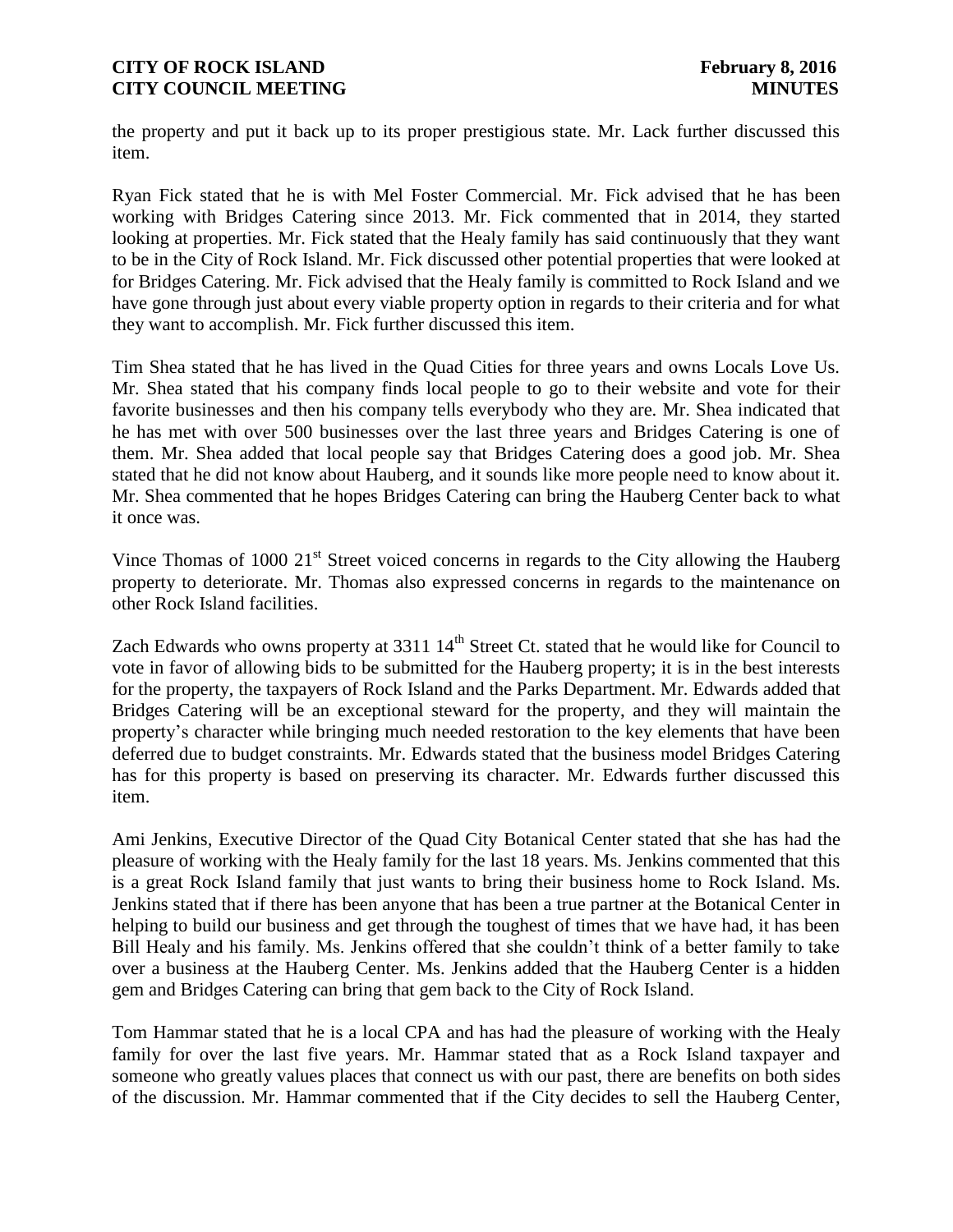the Healy family would be an excellent purchaser of that property; they are honest and hardworking individuals and lifelong residents of Rock Island that understand the incredible resource that the Hauberg Center is. Mr. Hammar was in favor of the Healy's purchasing the Hauberg Center.

Mr. Michael Bell stated that in 2006, when the Healy's were talking about relocating their business to Rock Island, there were two absolutes regarding Bill Healy's dream and they were that the business must relocate to Illinois and the business must relocate to Rock Island. Mr. Bell pointed out that the Healy's are consistent in their actions; they are very conservative; they are of the highest character and civic mindset; they have excellent credit, capacity and capital resources; and their business is and has always been conducted as agreed without delinquency or collection concerns. Mr. Bell stated that a properly negotiated and strategized sale of Hauberg to Bridges Catering creates a very unique opportunity for the City to assure the preservation of a legacy property while generating several economic positives for the community. Mr. Bell further discussed this item.

#### **ADJOURNMENT**

A motion made by Alderman Clark and seconded by Alderman Austin to adjourn the meeting carried by the following Aye and No vote. Those voting Aye being; Alderman Schipp, Alderman Austin, Alderman Clark, Alderman Mayberry, Alderman Foley, Alderman Tollenaer and Alderman Hotle; those voting No, none. The meeting was adjourned at 6:35 pm.

> \_\_\_\_\_\_\_\_\_\_\_\_\_\_\_\_\_\_\_\_\_\_\_\_ Aleisha L. Patchin, City Clerk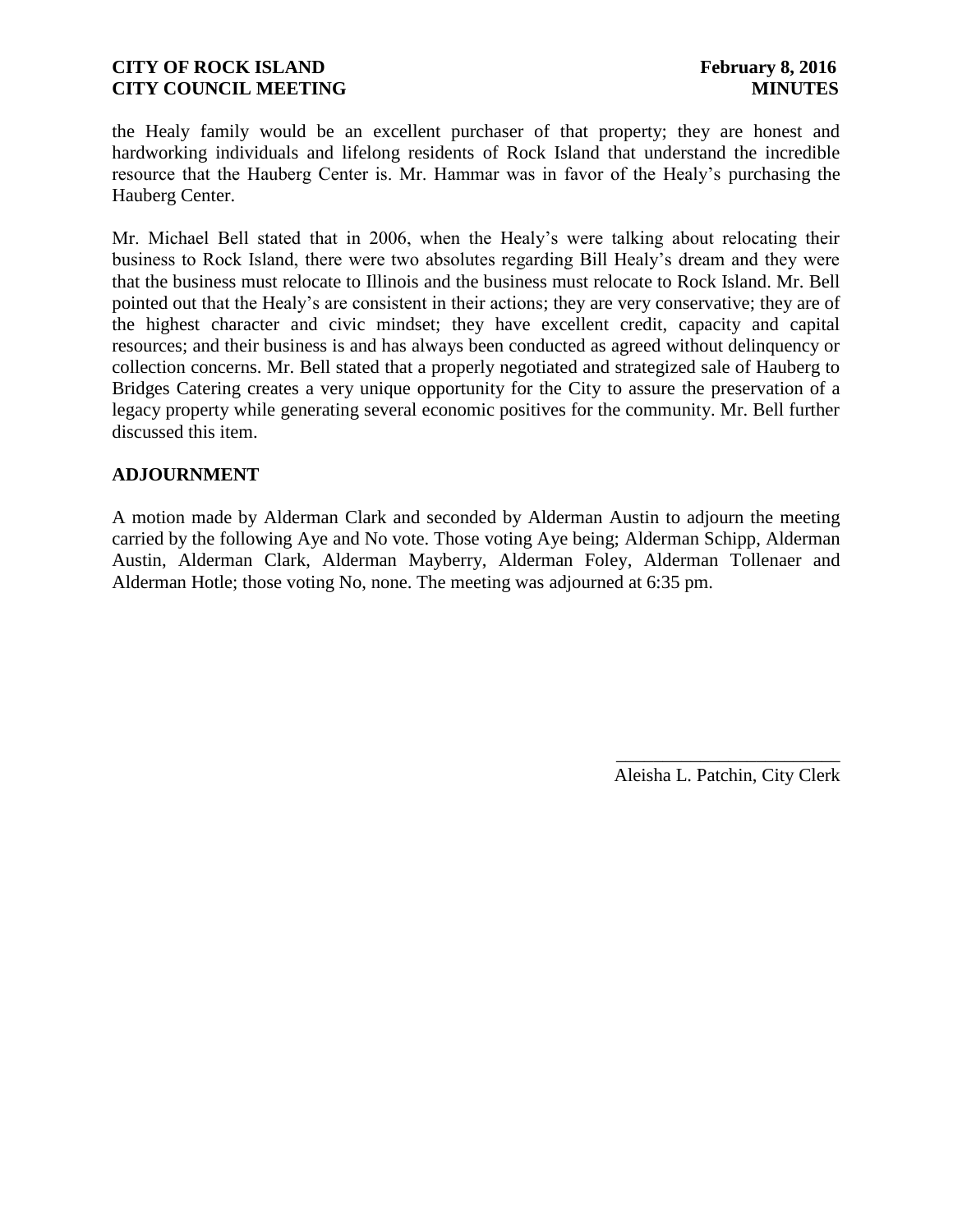Rock Island City Council met in regular session at 6:45 pm in Council Chambers of Rock Island City Hall. Present were Mayor Dennis E. Pauley presiding, and Aldermen Charles O. Austin III, Ivory D. Clark, Virgil J. Mayberry, P.J. Foley, Stephen L. Tollenaer and Kate Hotle. Also present were City Manager Thomas Thomas and City Attorney Dave Morrison. Alderman Joshua Schipp attended and participated remotely in the meeting via electronic means (video conference).

Introductory Proceedings

Mayor Pauley called the meeting to order.

Mayor Pauley advised that Alderman Schipp notified the City through Aleisha Patchin, City Clerk that he would be required to be out of town for employment purposes and made a request to participate remotely per City ordinance. Mayor Pauley then inquired as to whether there was a motion to allow Alderman Schipp to participate in the Council meeting remotely.

It was moved by Alderman Austin and seconded by Alderman Hotle to allow Alderman Schipp to participate in the Council meeting remotely. The motion carried by the following Aye and No vote; those voting Aye being; Alderman Austin, Alderman Clark, Alderman Mayberry, Alderman Foley, Alderman Tollenaer and Alderman Hotle; those voting No, none.

At this time, the roll was called and Mayor Pauley led in the Pledge of Allegiance. Alderman Austin gave the Invocation.

## Agenda Item #5 **Minutes of the meeting of February 1, 2016.**

A motion was made by Alderman Foley and seconded by Alderman Clark to approve the Minutes of the meeting of February 1, 2016 as printed. The motion carried by the following Aye and No vote; those voting Aye being; Alderman Schipp, Alderman Austin, Alderman Clark, Alderman Mayberry, Alderman Foley, Alderman Tollenaer and Alderman Hotle; those voting No, none.

## Agenda Item #6 **Update Rock Island by Mayor Pauley.**

Mayor Pauley advised that the Martin Luther King, Jr. Community Center and Alpha Kappa Alpha Sorority are hosting a discussion about mental health and family dynamics for African-American families on Thursday, February 11, 2016. The presentation includes comments by Rev. Jacque McCoy of Muscatine, as she relates her family's experience in coping and succeeding in supporting a loved one living with a serious mental condition. Mayor Pauley commented that the event is free and will be held at the Martin Luther King, Jr. Community Center at  $6309^{\text{th}}$  Street. Doors open at 5:45 pm with the presentation at  $6:00$  pm.

Mayor Pauley offered that Rock Island Fitness and Activity Center will be hosting a Parent's Night Out. Celebrate Valentine's Day and we'll watch the kids. From 6:00 pm to 9:00 pm on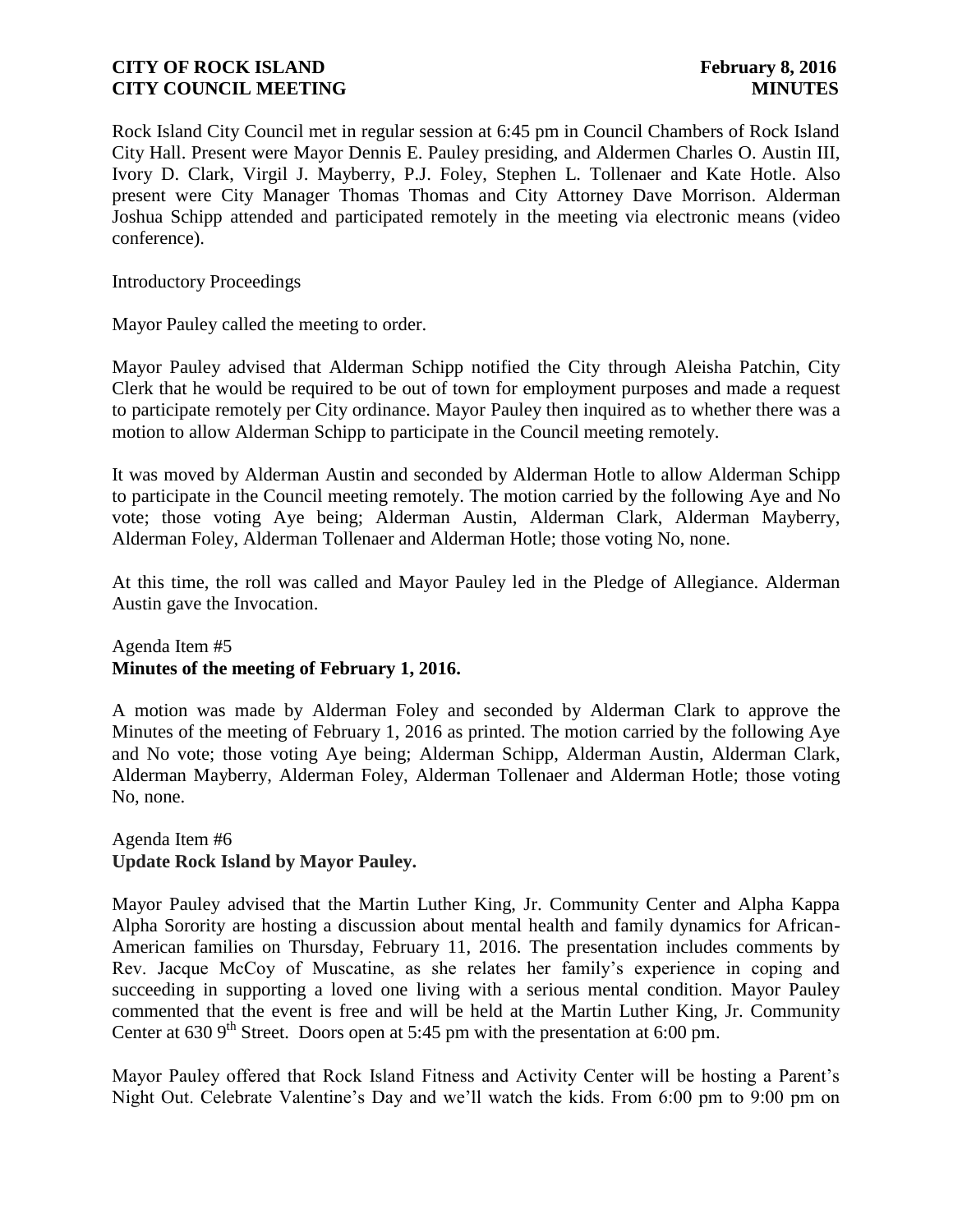February 13, 2016, there will be pizza, games, crafts and swimming at RIFAC. Call 732-PARK to register.

Mayor Pauley stated that refuse and recycling collection will be on the normal collection schedule during the week of the President's Day holiday. The Drop-Off Center located at Millennium Waste; 13606 Knoxville Road, Milan will be open on Saturday from 7:00 am to noon. City of Rock Island offices will be open on President's Day, Monday, February 15, 2016.

Mayor Pauley advised that the Outdoor Show will be coming to the Quad City Expo Center February 18 through February 21, 2016. Hours are Thursday, 4:00 pm to 8:00 pm, Friday 12:00 pm to 8:00 pm, Saturday 9:00 am to 8:00 pm and Sunday 10:00 am to 4:00 pm. Adults are \$8.00, kids between ages of 6 and 15 are \$1.00 and kids under 6 are free.

## Agenda Item #7 **A Special Ordinance amending a Special Ordinance granting a Special Use Permit at 1815 24th Street.**

Alderman Austin moved and Alderman Tollenaer seconded to consider, suspend the rules and pass the ordinance. The motion carried by the following Aye and No vote: those voting Aye being; Alderman Schipp, Alderman Austin, Alderman Clark, Alderman Mayberry, Alderman Foley, Alderman Tollenaer and Alderman Hotle; those voting No, none.

Agenda Item #8 **CLAIMS**

It was moved by Alderman Austin and seconded by Alderman Foley to accept the following reports and authorize payments as recommended. The motion carried by the following Aye and No vote: those voting Aye being; Alderman Schipp, Alderman Austin, Alderman Clark, Alderman Mayberry, Alderman Foley, Alderman Tollenaer and Alderman Hotle; those voting No, none.

a. Report from the Information Technology Department regarding payment in the amount of \$51,346.14 to Harris Computer Systems for GEMS software maintenance.

b. Report from the Public Works Department regarding payment #4 in the amount of \$626,634.81 to Civil Constructors, Inc. for services provided for the Farmall Storage Tank project.

c. Report from the Public Works Department regarding payment #26 in the amount of \$1,148,759.63 to Gilbane Building Company for construction services provided for the Rock Island Police Station project.

#### Agenda Item #9

**Claims for the week of January 29 through February 4 in the amount of \$1,624,881.64 and payroll for the weeks of January 18 through January 31 in the amount of \$1,416,244.55.**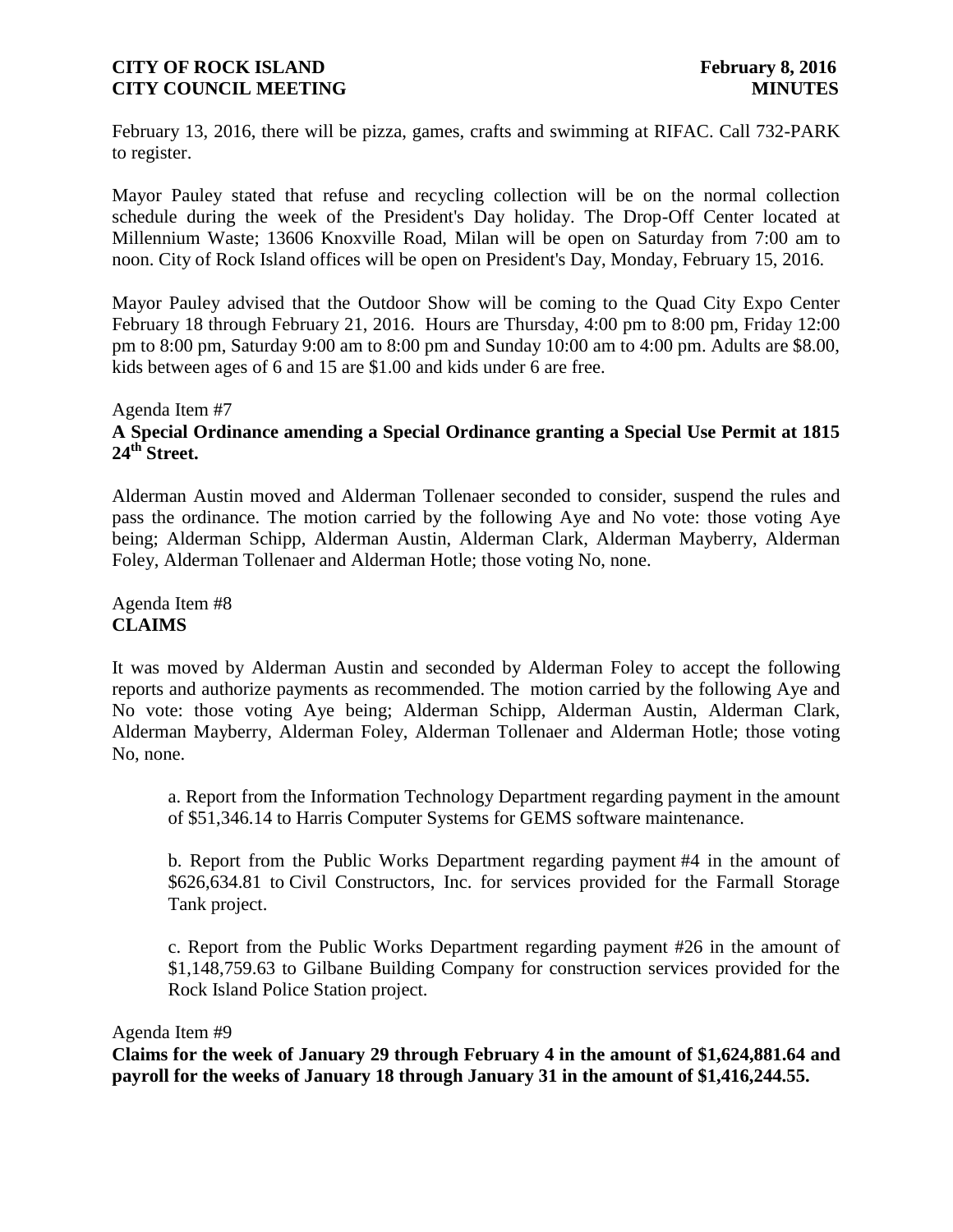Alderman Foley moved and Alderman Clark seconded to allow the claims and payroll. The motion carried by the following Aye and No vote: those voting Aye being; Alderman Schipp, Alderman Austin, Alderman Clark, Alderman Mayberry, Alderman Foley, Alderman Tollenaer and Alderman Hotle; those voting No, none.

#### Agenda Item #10

## **Report from the Police Department regarding the purchase of a third Livescan fingerprinting scanner from Crossmatch Technologies in the amount of \$16,584.74.**

It was moved by Alderman Austin and seconded by Alderman Hotle to approve the purchase as recommended. The motion carried by the following Aye and No vote: those voting Aye being; Alderman Schipp, Alderman Austin, Alderman Clark, Alderman Mayberry, Alderman Foley, Alderman Tollenaer and Alderman Hotle; those voting No, none.

#### Agenda Item #11

## **Report from the Public Works Department regarding bids for a three year lease of nine 2016 Ford F150 pickups, recommending the bid be awarded to Enterprise Fleet, Inc. in the amount of \$71,655.84.**

Alderman Clark moved and Alderman Hotle seconded to award the bid as recommended and authorize the City Manager to execute the contract documents.

Discussion followed. Alderman Tollenaer stated that he still feels that this is a terrible idea; there are known unknowns; it is not managing risk. Alderman Tollenaer thanked staff for coming up with innovative ways to attempt to save money, but this just isn't one.

Alderman Hotle stated that this is an opportunity to try something that we know over the next few years will save the City money, and it can potentially save the City a significant amount of money long-term without changing staffing levels and by providing vehicles that are well maintained. Alderman Hotle further discussed this item.

Alderman Hotle and Alderman Tollenaer discussed what would happen at the end of the three year period concerning the lease. Alderman Hotle stated that at the end of three years, this item would be evaluated to determine whether it is successful. Public Works Director Randy Tweet commented that there are eight vehicles for CED and one for the Library. Council further discussed this item.

Alderman Foley stated that he agreed with Alderman Tollenaer. Alderman Foley and Mr. Tweet discussed the last time the City leased some vehicles and the program didn't work.

After more discussion, the motion carried by the following Aye and No vote: those voting Aye being; Alderman Austin, Alderman Clark, Alderman Mayberry and Alderman Hotle; those voting No, Alderman Schipp, Alderman Foley and Alderman Tollenaer.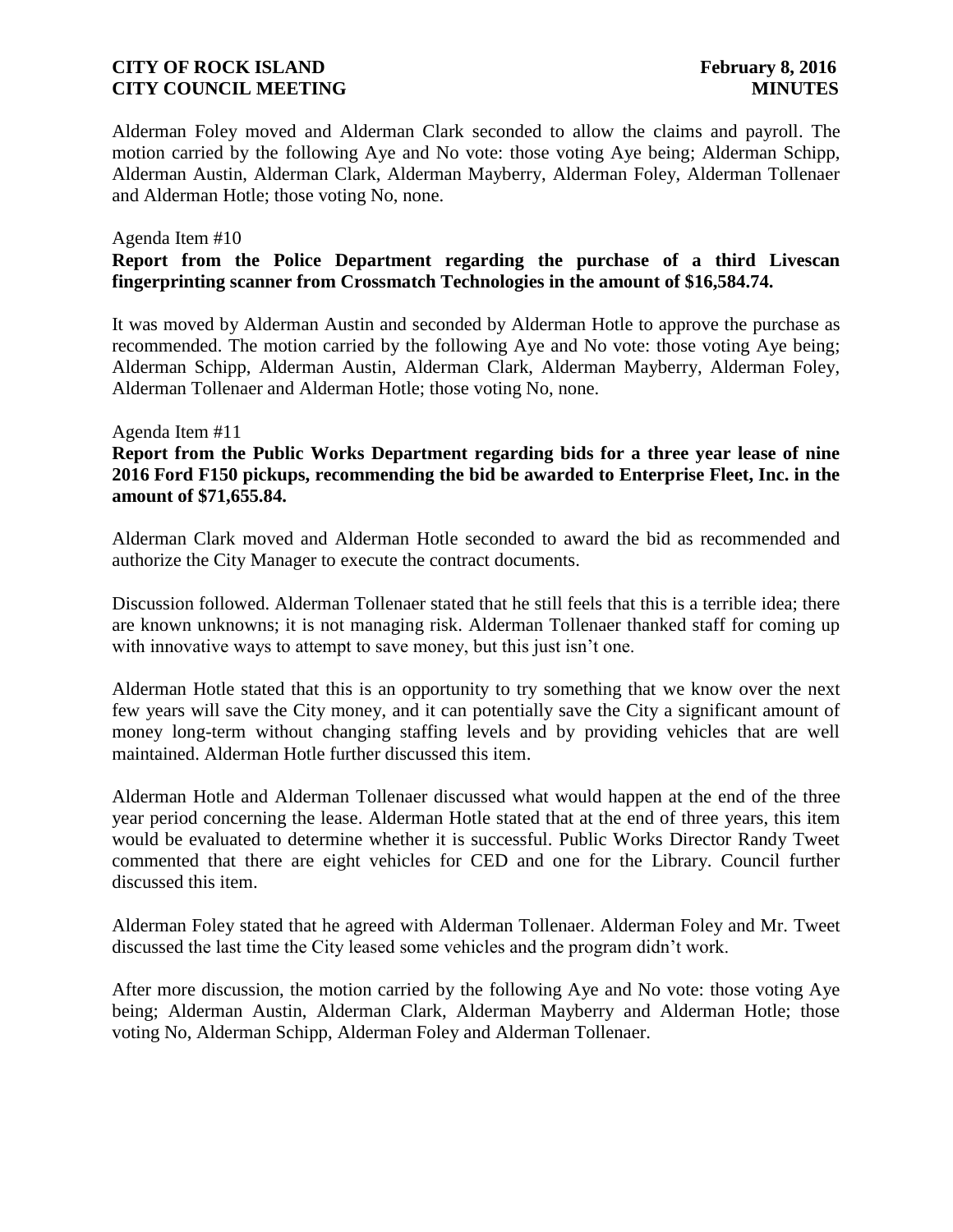#### Agenda Item #12

# **Report from the Police Department regarding a scope of services engagement agreement with IOS for the creation and administration of promotional examinations for 2016.**

It was moved by Alderman Foley and seconded by Alderman Hotle to approve entering into the scope of services engagement agreement as recommended and authorize the City Manager to execute the contract documents.

Alderman Schipp inquired upon the Deputy Police Chief to explain this item.

Deputy Chief Jason Foy advised that previously, the Police Department used the same company for at least 25 years. Deputy Chief Foy added that because of some of the changes with the requirements for the new officers and the way the department conducts the testing, the department looked for other companies that could perform that and the department has always used one company to do the new hires and promotional testing. Deputy Chief Foy added that this is why the department is asking IOS Solutions to do the promotional testing as well. Deputy Chief Foy further discussed this item.

After discussion, the motion carried by the following Aye and No vote: those voting Aye being; Alderman Schipp, Alderman Austin, Alderman Clark, Alderman Mayberry, Alderman Foley, Alderman Tollenaer and Alderman Hotle; those voting No, none.

#### Agenda Item #13

# **Report from the Public Works Department regarding an Adopt-A-Highway agreement**  with Highland Park Neighborhood Association to adopt  $20^{th}$  Street from 9<sup>th</sup> to 18<sup>th</sup> **Avenue.**

It was moved by Alderman Hotle and seconded by Alderman Foley to approve the agreement as recommended and authorize the City Manager to execute the contract documents.

Comments followed.

Alderman Hotle thanked the Highland Park Neighborhood Association for taking this on. Alderman Hotle encouraged others to consider doing this. Alderman Hotle commented that this is a way to keep a neighborhood and street cleaned up.

The motion then carried by the following Aye and No vote: those voting Aye being; Alderman Schipp, Alderman Austin, Alderman Clark, Alderman Mayberry, Alderman Foley, Alderman Tollenaer and Alderman Hotle; those voting No, none.

Agenda Item #14

# **Report from the Public Works Department regarding the proposed right-of-way excavation ordinance changes.**

Alderman Hotle moved and Alderman Foley seconded to approve the changes as stated in the report and refer to the City Attorney for an ordinance. The motion carried by the following Aye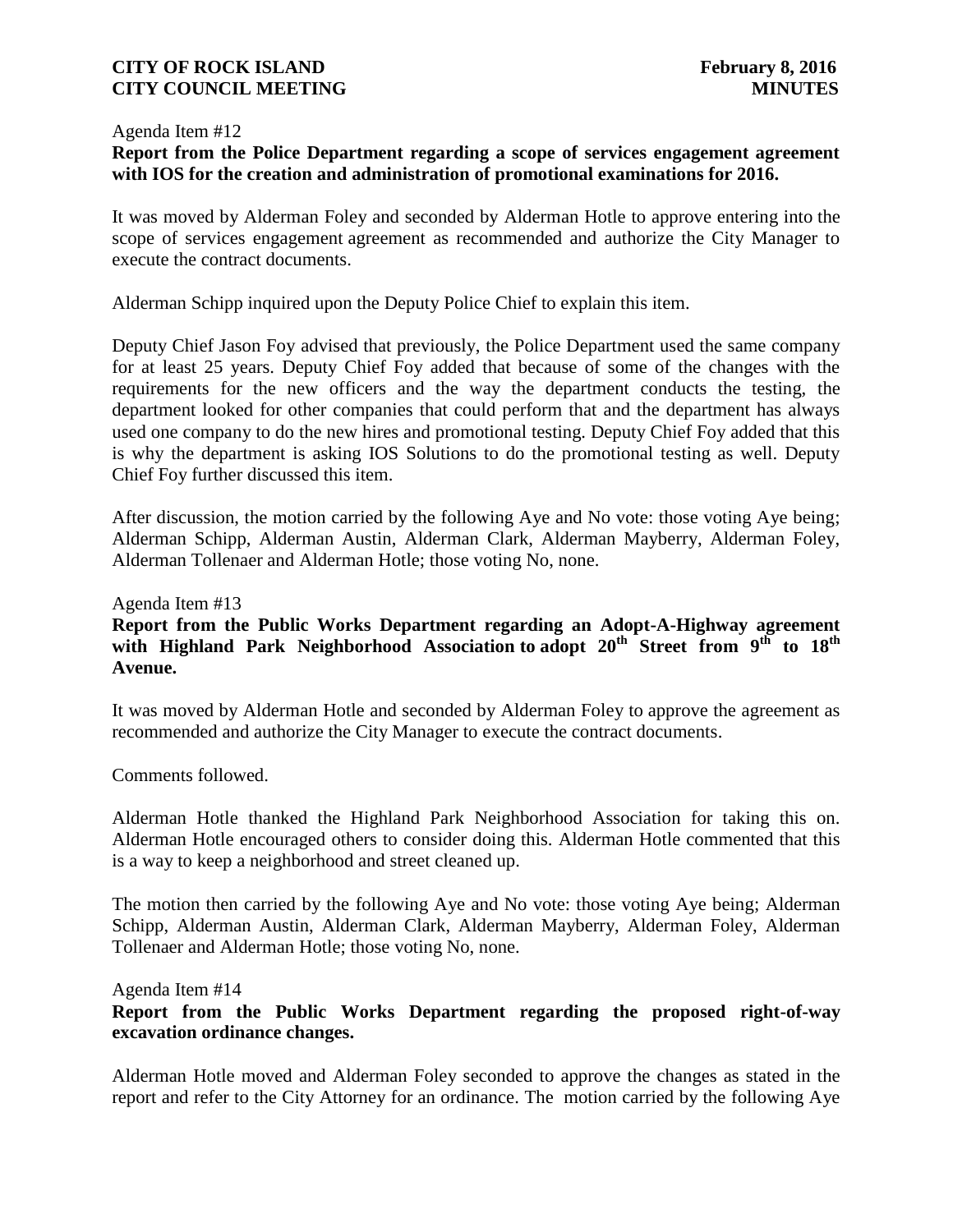and No vote: those voting Aye being; Alderman Schipp, Alderman Austin, Alderman Clark, Alderman Mayberry, Alderman Foley, Alderman Tollenaer and Alderman Hotle; those voting No, none.

#### Agenda Item #15

**Report from the Community and Economic Development Department regarding a request from Ken Arnold of UnityPoint Health to vacate an unimproved 25 foot wide northerly segment of 27th Avenue right-of-way adjacent to 921-925 27th Avenue for a 30 space accessory parking lot.**

It was moved by Alderman Foley and seconded by Alderman Tollenaer to approve the request as recommended and refer to the City Attorney for an ordinance.

Discussion followed. Alderman Foley stated that this used to be the former Missman Engineering building that they sold to UnityPoint Health, which kept many jobs in the community that would have gone to Des Moines, IA. Alderman Foley stated that the facility is packed and the parking is needed. Alderman Foley further discussed this item.

After discussion, the motion carried by the following Aye and No vote: those voting Aye being; Alderman Schipp, Alderman Austin, Alderman Clark, Alderman Mayberry, Alderman Foley, Alderman Tollenaer and Alderman Hotle; those voting No, none.

Agenda Item #16

**Report from the Community and Economic Development Department regarding a request from Rock Island Economic Growth Corporation for rezoning from a B-3 (community business) district to a B-2 (central business) district at 1740 5th Avenue**.

Alderman Hotle moved and Alderman Mayberry seconded to approve the rezoning as recommended and refer to the City Attorney for an ordinance.

It was noted that Alderman Clark would be abstaining from the vote on this item.

Discussion followed. Alderman Austin referred to a picture of the Zimmerman Lofts building of what it may look like in regards to the design.

Renaissance Rock Island President Brian Hollenback distributed a handout to Council in regards to Zimmerman Lofts. Mr. Hollenback stated that the elevation was a conceptual elevation that was submitted to get through the pre-approval process. Mr. Hollenback pointed out that this is more of an accurate rendering. Mr. Hollenback referred to the handout and stated that it breaks down the rent ranges and the unit mix, and with the financing components, it will not require any type of financial support from the City to do this project. Council and Mr. Hollenback further discussed this item.

After discussion, the motion carried by the following Aye and No vote: those voting Aye being; Alderman Schipp, Alderman Austin, Alderman Mayberry, Alderman Foley, Alderman Tollenaer and Alderman Hotle; those voting No, none. Alderman Clark abstained.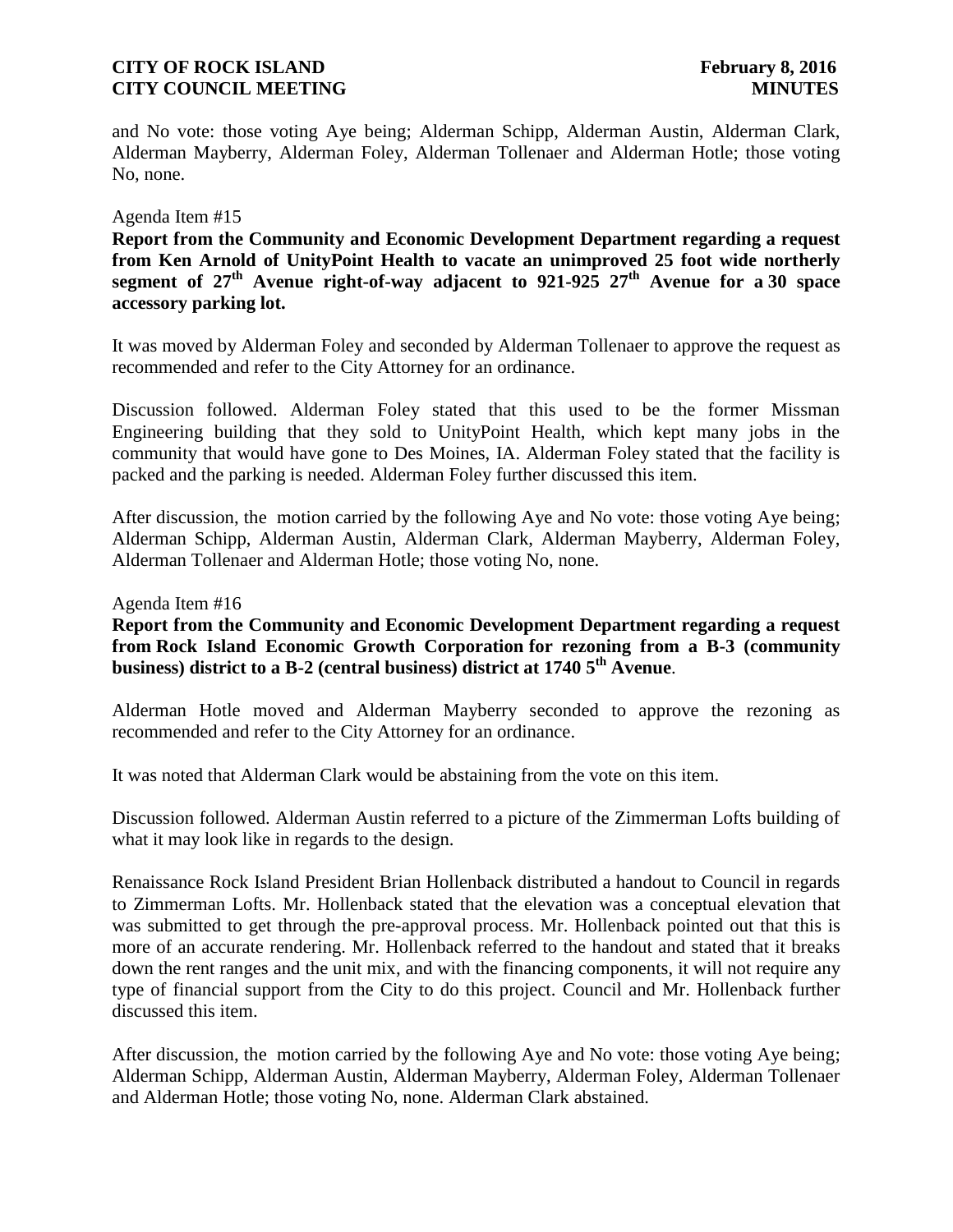Agenda Item #17

**Report from the Community and Economic Development Department regarding a request from Kenneth Auker of Poor Boys Pizza and Pub to change the existing freestanding sign currently located in the public right-of-way by adding a digital message board along with a business identification sign at 4121 18th Avenue.**

Prior to the motion, Mayor Pauley stated that there was a different sheet that was sent out today to Council; it is a different location for the sign, which moved it to the side. The Mayor added that it gets it away from the middle of the sidewalk.

Alderman Schipp inquired as to whether staff has made a recommendation in regards to the amended location. Community and Economic Development Director Jeff Eder advised that it has been reviewed and the recommendation has not changed; staff feels that they can move the sign to private property and meet the sign code.

Alderman Schipp clarified that staff does not endorse this modified proposal. Mr. Eder stated that is correct, staff is still recommending denial.

Alderman Hotle inquired as to what is the reasoning for not being able to comply. Mr. Eder stated that they want to use the existing pole and add a message display to the existing pole. Mr. Eder added that currently, the sign actually flags right off the existing pole to the north, which would be over the sidewalk.

Mayor Pauley inquired that if the existing sign is approved, why is the addition a problem. Mr. Eder advised that by moving the sign, it is actually moving the sign closer to the street, which puts it in an easier position to be hit by oncoming traffic.

Mayor Pauley inquired as to whether they are physically moving the location of the sign post. Mr. Eder stated that they don't want to move the sign post; they are moving the sign on the sign post and centering it on the post.

Mayor Pauley stated that the new one shows that it is not centered; it is pushing it off to the north. Council further discussed the positioning of the sign.

Mr. Eder explained that they are actually moving the existing sign to the middle of the pole, which moves everything closer to the road even though the pole is not being moved. Council further discussed this item as it related to moving the sign.

Mr. David Howard of New Boston, IL stepped forward. Mr. Howard stated that in regards to the bottom of the sign, it will meet the 10 foot regulation concerning the City code. Mr. Howard stated that when the original proposal was sent, we wanted to center everything; in regards to the picture that was sent today, Mr. Auker was concerned about the two inches that it was going to leave to the curb. Mr. Howard stated that it was revised and now the sign will leave more than two feet; it is 10 foot in the air. Mr. Howard advised that Mr. Auker has also agreed to list the City on his insurance to alleviate any issues.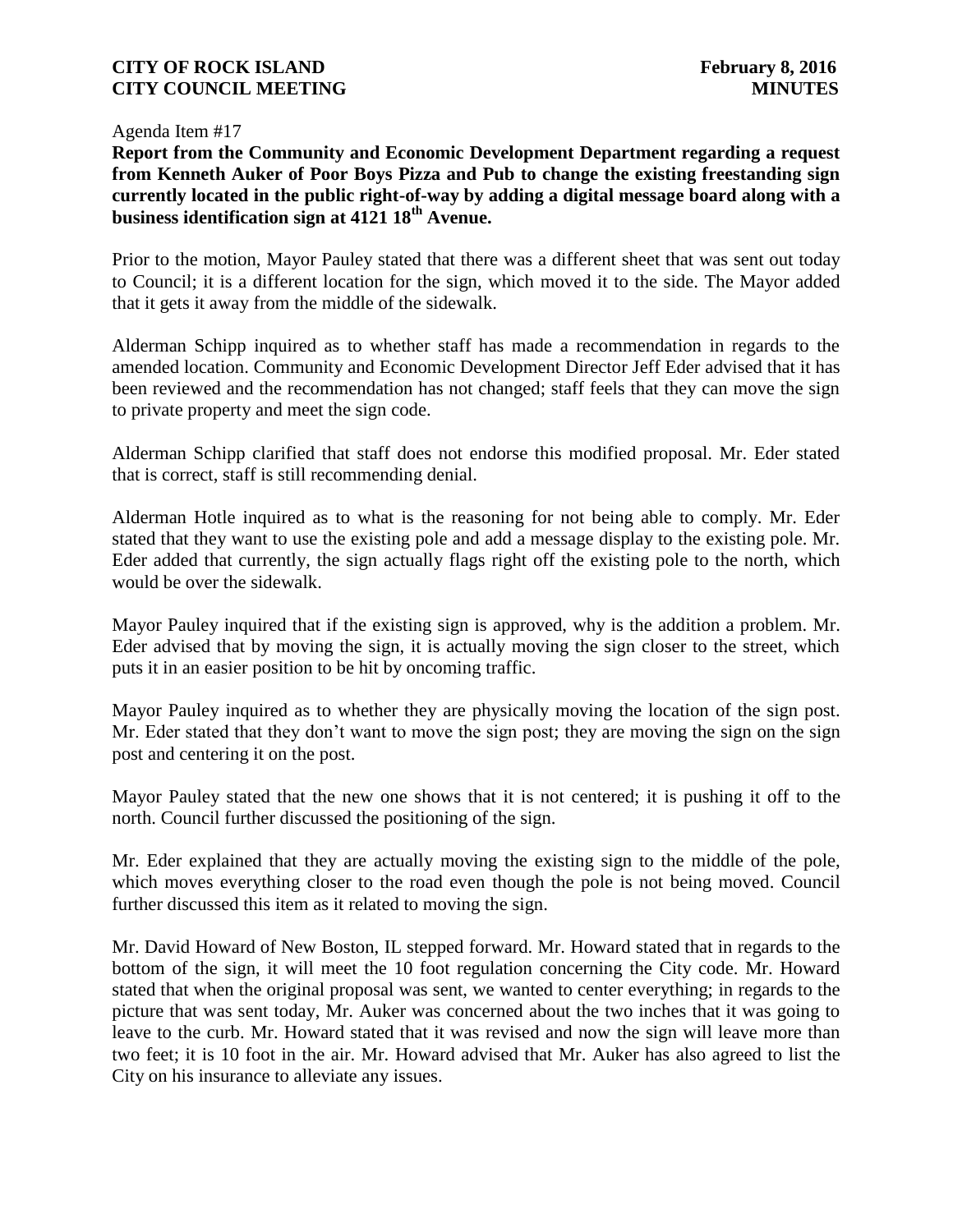Council further discussed this item as it related to other signs in the City being close to the curb.

At this time, Alderman Foley moved to approve the request and Alderman Tollenaer seconded.

Council discussed as to which proposal is to be approved.

Mr. Kenneth Auker stepped forward. Mr. Auker stated that he would prefer the sign the way it was originally proposed because it looks better. Mr. Auker commented that he didn't have a problem moving the sign in to get it to the distance from the curb. Mr. Auker added that the second proposal will be fine.

Alderman Foley then moved to approve the request for the second proposal and Alderman Tollenaer seconded.

After more discussion, Alderman Schipp stated that because the liability and insurance issues were brought up during the discussion, he would like an amendment stating that the approval would be subject to receiving a copy of the insurance and for it to be reviewed by the City Attorney to make sure that the City would not be held liable in the event of a vehicle accident or some other type of incident.

Alderman Hotle inquired about the insurance.

City Attorney Morrsion stated that there is no way to guarantee that you can't be sued, but it helps to have the insurance, and you would also want something in there to say that the City is entitled to written notice before cancellation or non-payment of the policy, which would be a 30 or 60 day notice. City Attorney Morrison stated that the City would be named as additional insured for whatever value is necessary.

Mr. Auker stated that he currently has a copy of that insurance.

After more discussion in regards to neighborhood notifications and the lighted sign, it was moved by Alderman Foley to amend the motion to include the insurance liability papers as part of the package along with a 30 or 60 day written notice prior to cancellation or non-payment of the policy, Alderman Hotle seconded. The motion then carried by the following Aye and No vote: those voting Aye being; Alderman Schipp, Alderman Austin, Alderman Clark, Alderman Mayberry, Alderman Foley, Alderman Tollenaer and Alderman Hotle; those voting No, none.

The amended main motion reads as follows:

It was moved by Alderman Foley and seconded by Alderman Tollenaer to approve the request for the second proposal and include the insurance liability papers as part of the package along with a 30 or 60 day written notice prior to cancellation or non-payment of the policy and refer to the City Attorney for an ordinance. The motion carried by the following Aye and No vote: those voting Aye being; Alderman Schipp, Alderman Austin, Alderman Clark, Alderman Mayberry, Alderman Foley, Alderman Tollenaer and Alderman Hotle; those voting No, none.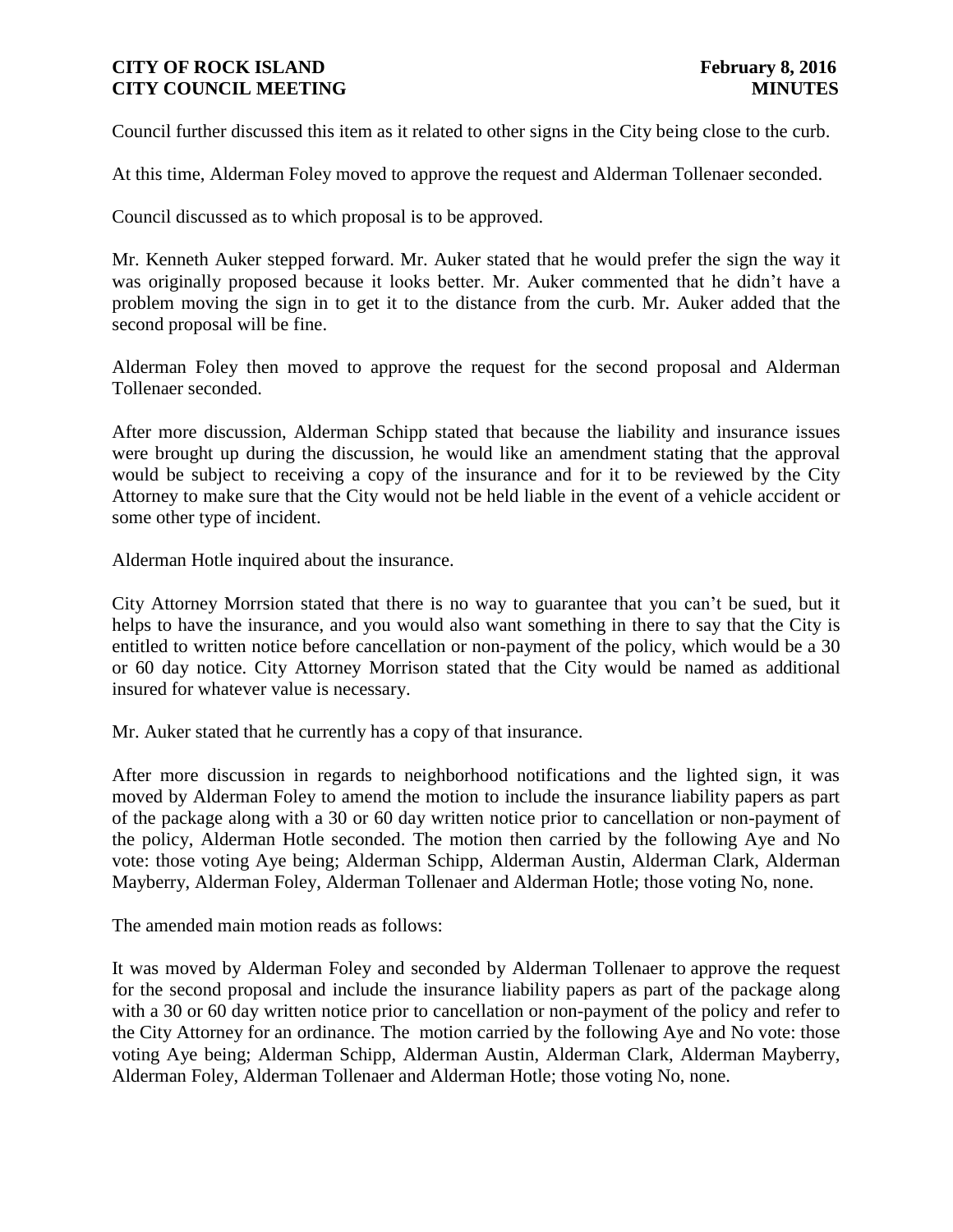#### Agenda Item #18

**Report from the Community and Economic Development Department regarding a request from Nicole Appelquist to apply for a Special Use Permit to locate a hair salon in her residence at 4419 7th Avenue.**

Alderman Austin moved and Alderman Foley seconded to allow for the application of the special use permit as recommended. The motion carried by the following Aye and No vote: those voting Aye being; Alderman Schipp, Alderman Austin, Alderman Clark, Alderman Mayberry, Alderman Foley, Alderman Tollenaer and Alderman Hotle; those voting No, none.

Agenda Item #19 **Other Business.**

It was noted that Alderman Schipp made reference to the earlier study session discussion in regards to the Hauberg presentation.

Alderman Schipp stated that earlier in the public discussion, Mr. Vince Thomas accused him of being pro historic building demolition. Alderman Schipp stated that the claim is baseless. Alderman Schipp advised that it has been clear that he has been in favor of seeing this process all the way through. Alderman Schipp added that the nature of the offer has deserved a full analysis and the business deserves the opportunity to present a plan in its entirety to the City for review.

Alderman Schipp thanked the IT Department for setting him up so that he could participate remotely.

Alderman Mayberry inquired about telephone services in regards to people being able to call in that are at home or out of town.

City Attorney Morrison advised that from a legal standpoint, the Open Meeting Act, which is a State law says that participation by the public has to be reasonable and by guidelines that are reasonably set up by the City Council. City Attorney Morrison stated that there is not an ordinance that addresses that issue. City Attorney Morrison added that there is a one page policy that sets up the process for signing up at the podium to speak at the end of the meeting.

Diane Oestreich stepped forward. Ms. Oestreich stated that typically, a person can't speak at a study session. Ms. Oestreich stated that Bridges Catering is a good company and hopes that they come to Rock Island but not at Hauberg. Ms. Oestreich indicated that there are problems at Hauberg, but that doesn't mean it can't be solved. Ms. Oestreich discussed guarantees of rights of first refusal in which she stated that it is meaningless. Ms. Oestreich was opposed to private ownership in regards to the Hauberg Center. Ms. Oestreich further expressed concerns opposing the possible sale of Hauberg.

Norm Moline of 3836 28<sup>th</sup> Avenue stepped forward. Mr. Moline stated that he didn't intend to speak because he was under the impression at the earlier study session that people have to listen. Mr. Moline added that if he had known he could speak, he would have prepared the remarks. Mr. Moline stated that Hauberg is part of Rock Island's heritage; you keep some things. Mr. Moline